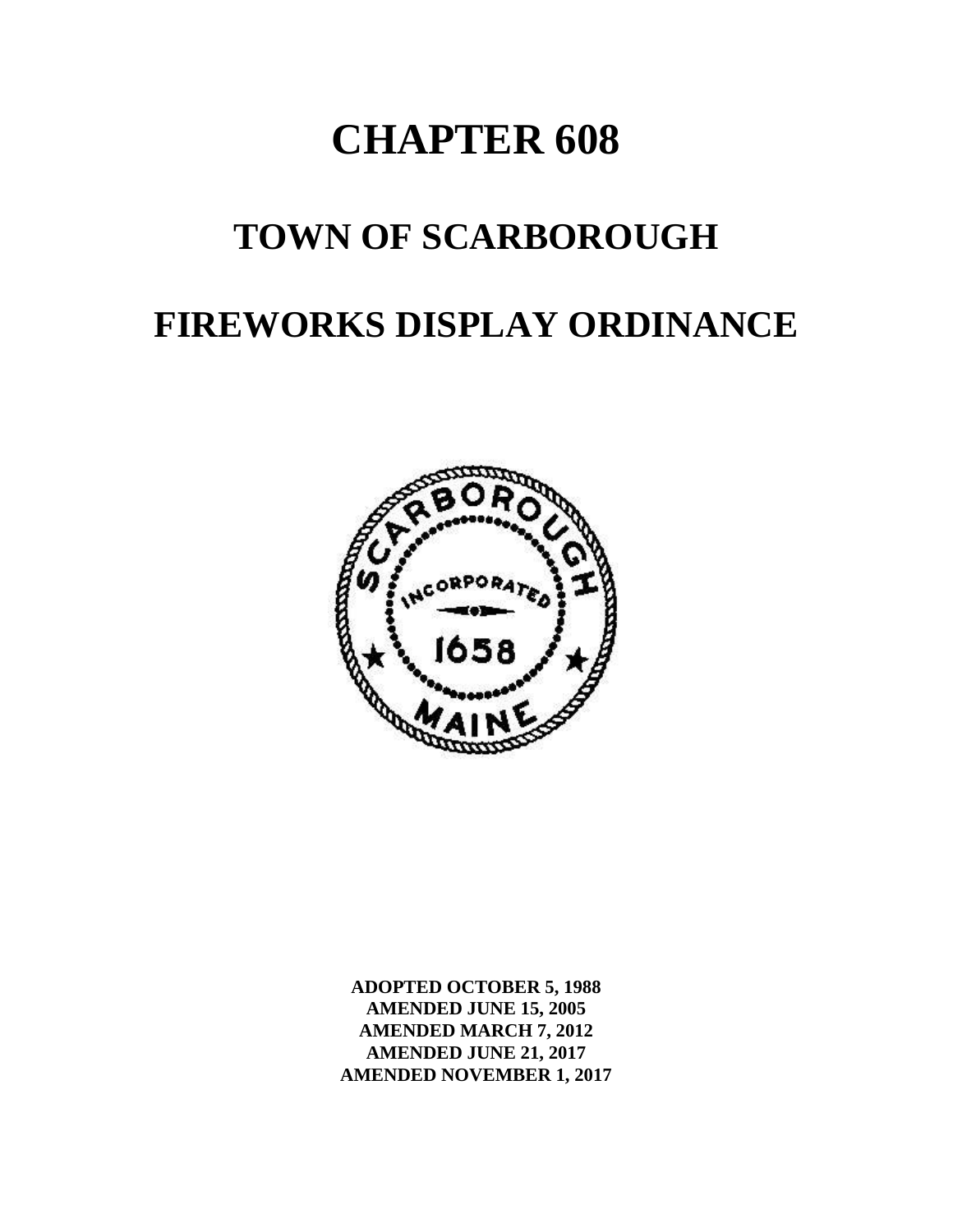# **TABLE OF CONTENTS**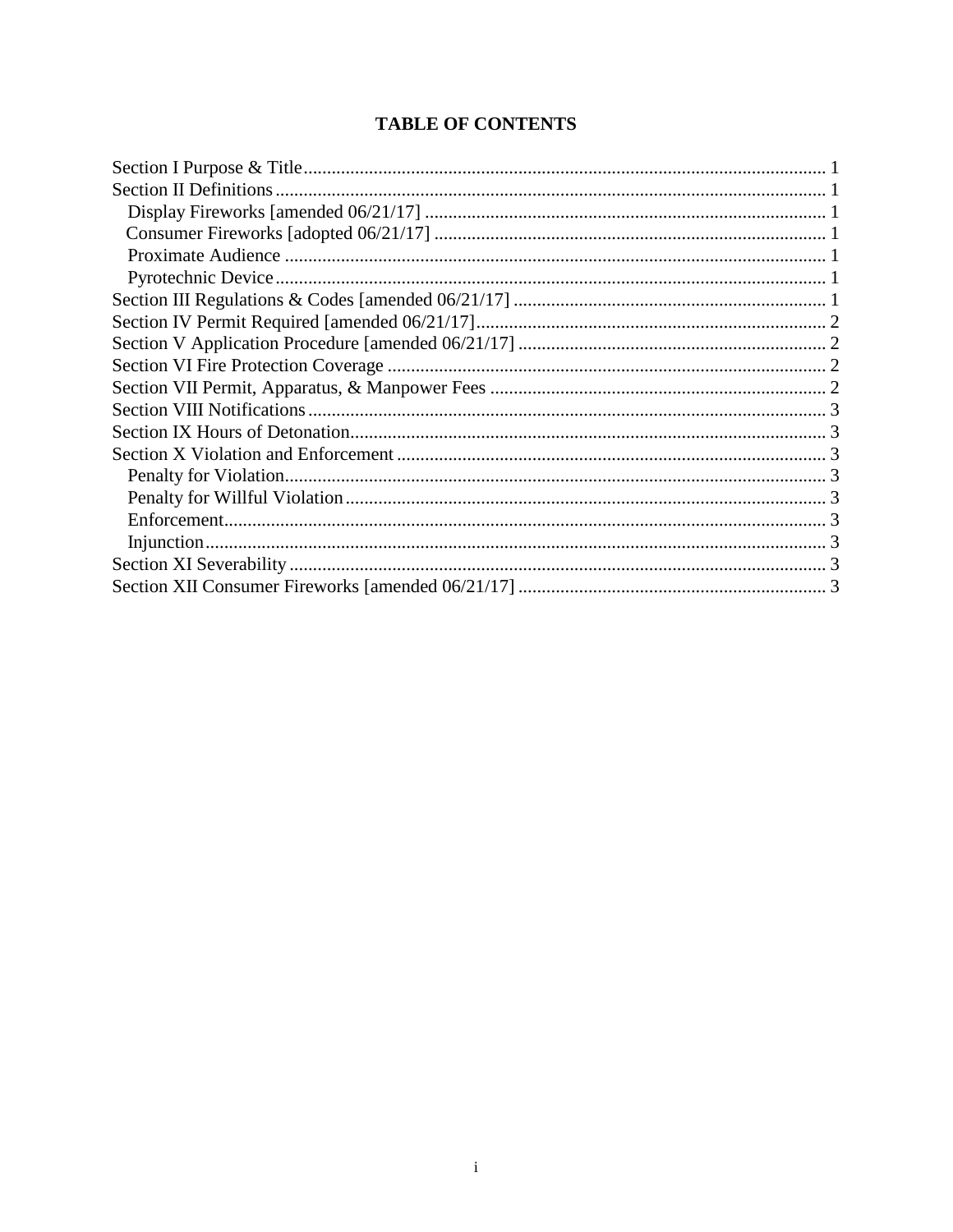#### <span id="page-2-0"></span>**CHAPTER 608 TOWN OF SCARBOROUGH FIREWORKS DISPLAY ORDINANCE**

#### **SECTION I Purpose & Title**

This ordinance recognizes the need for regulation of the display of fireworks to assure the safety of the spectators, property owners, citizens, and visitors of the Town of Scarborough. This Ordinance shall be known as the "Town of Scarborough Fireworks Display Ordinance." [amended 03/07/2012]

#### <span id="page-2-1"></span>**SECTION II Definitions**

<span id="page-2-2"></span>**Display Fireworks** - Any combustible or explosive composition or substance; any combination of such compositions or substances; or any other article which was prepared for the purpose of producing a visible or audible effect by combustion, explosion, deflagration or detonation, including any device containing any explosive substance or flammable compound. Display fireworks are classed as Explosives, 1.3G and described as Fireworks, UN0335 by the U. S. Department of Transportation. For the purpose of this Ordinance Display Fireworks may include consumer fireworks as defined in 8 M.R.S.A§221-A. [amended 03/07/2012]

**Consumer Fireworks –** Consumer Fireworks" has the same meaning as in 27 Code of Federal Regulations, Section 555.11 or subsequent provision, but includes only products that are tested and certified by a 3rd party testing laboratory as conforming with United States Consumer Product Safety Commission Standards, in accordance with 15 United States Code, Chapter 47, "Consumer Fireworks" does not include the following products:

- A. Missile-type rockets, as defined by the State Fire Marshal by rule:
- B. Helicopters and aerial spinners, as defined by the State Fire Marshal by rule; and,
- <span id="page-2-3"></span>C. Sky rockets and bottle rockets. For purposes of this definition "sky rockers and bottle rockets' means cylindrical tubes containing not more than 20 grams of chemical composition, as defined by the State Fire Marshal by rule, with a wooden stick attached for guidance and stability that rise into the air upon ignition and that may produce a burst of color or sound at or near the height of flight.

**Proximate Audience** – An audience closer to pyrotechnic devices than permitted by NFPA 1123, Code for Fireworks Displays.

<span id="page-2-4"></span>**Pyrotechnic Device** – Any device containing pyrotechnic materials and capable of producing visual or audible effects by combustion, deflagration, or detonation.

#### **SECTION III Regulations & Codes**

Fireworks storage, transportation, and displays are regulated through laws, codes and standards including:

- <span id="page-2-5"></span>a) State of Maine Laws for the Fire Service, 1997 edition, Title 8, section 222-227
- b) NFPA 1123 Code for Fireworks Displays
- c) NFPA 1126 Use of Pyrotechnics before a proximate audience
- d) Title 49 CFR, Federal Regulation for Transport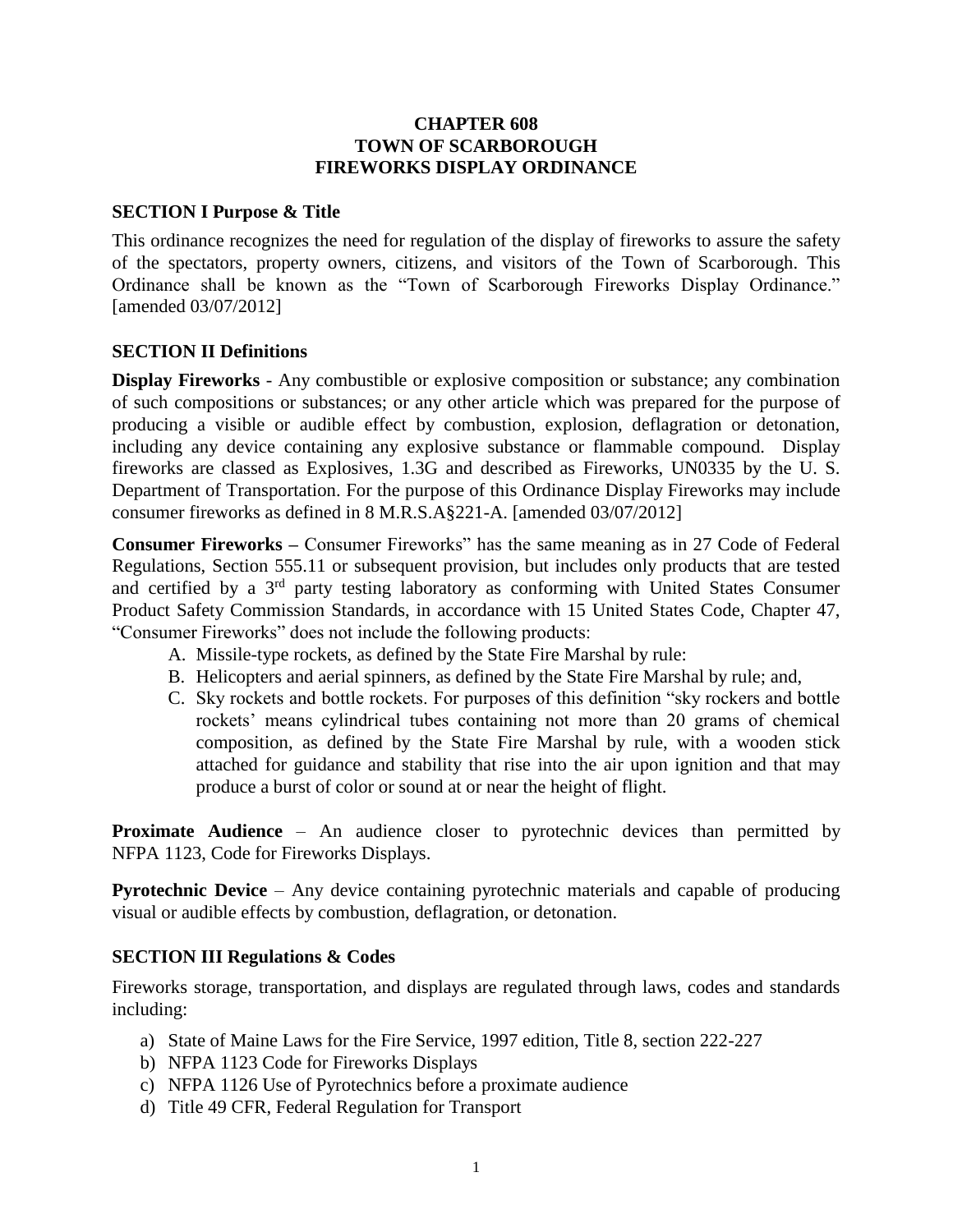<span id="page-3-0"></span>e) Title 27 CFR, Part 181 Commerce in Explosives

All display fireworks shows permitted under this Ordinance shall be technicians licensed by the State of Maine Fire Marshal's Office.

# **SECTION IV Permit Required**

No person shall possess, store, arrange, or detonate Display Fireworks or pyrotechnic devices before a proximate audience within the Town of Scarborough after the effective date of this ordinance without holding a valid permit from the Scarborough Fire.

The Scarborough Fire Department may issue a seasonal permit for outdoor pyrotechnic displays before a proximate audience that are regularly scheduled, are detonated from an approved location, and are similar in size and effect.

Any person applying for a Scarborough Fireworks Permit for a show containing display explosives (1.3G) must first possess a valid permit from the Maine State Fire Marshal's Office.

#### **SECTION V Application Procedure**

Application for a fireworks display permit shall be made to the Scarborough Fire Department by the responsible party for the display at least ten (10) days prior to the event as outlined below:

- <span id="page-3-1"></span>a) Prior to applying for a Scarborough Fire Department Fireworks Permit the applicant must have a valid State of Maine permit issued by the State Fire Marshal's Office when required.
- b) A copy of the State Fire Marshal's permit application and written State Fire Marshal's permit shall accompany the local permit application form.
- c) Written permission from the local landowner of the property from where the fireworks will be detonated shall accompany the local permit application form.
- <span id="page-3-2"></span>d) The proper fee as outlined in the current Town of Scarborough Schedule of License, Permit, and Application Fees shall be paid prior to the issuance of a local fireworks display permit.

#### **SECTION VI Fire Protection Coverage**

The Chief of the Scarborough Fire Department, or her/his designee, shall determine what, if any, fire department resources will be required to stand by during the event based on the size of the display, the current weather conditions, and other safety factors. The Fire Chief or is designee shall make the final decision as to the safety of the scene and weather conditions, and will either grant or deny permission for the display to proceed after evaluating the current conditions at the proposed time for the event. [amended 11/01/17]

#### <span id="page-3-3"></span>**SECTION VII Permit, Apparatus, & Manpower Fees**

The Scarborough Fire Department shall collect a reasonable permit fee that is sufficient to offset the cost of administration and inspection of the site. The applicant shall also be responsible for reimbursing the Town of Scarborough for the required fire apparatus and manpower coverage to